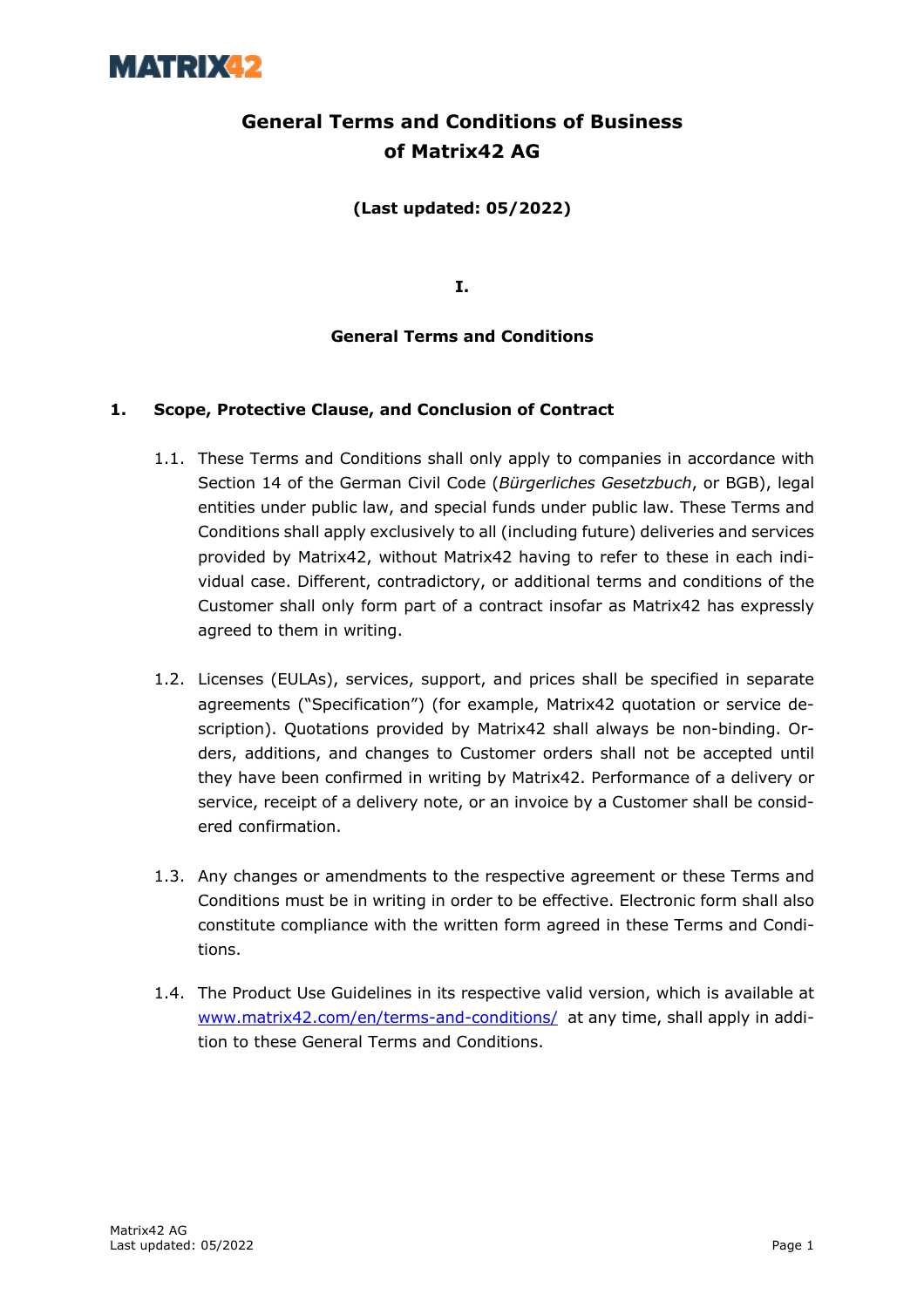#### **2. Remuneration, Payment Terms, and Default of Payment**

- 2.1. The prices indicated in order confirmations and service descriptions or other agreements or the Matrix42 list prices valid on conclusion of a contract shall apply, in each case plus the statutory value-added tax.
- 2.2. Matrix42 receivables shall be due within 14 days of invoicing and payable without deduction in euros. Invoicing shall be paperless, and invoices will be sent in digital format via e-mail.
- 2.3. Unless otherwise stipulated in the Specification, the license fee shall be due in full in advance at the beginning of the contract for the basic term of the contract and then at the beginning of each renewal term for each respective renewal term. An increase in the number of usage units ordered (or a change to a higher service package) shall be possible at any time; a reduction (or change to a lower service package) shall be possible only with effect from the end of the basic term or any renewal term, or earlier with the consent of Matrix42. In the event of an increase in the number of usage units ordered during the basic term or any renewal term, the additional fees shall be charged on a pro rata basis. With regard to additional usage units, the prices corresponding to the Matrix42 price list valid at the time of ordering the additional units shall apply.
- 2.4. Should a Customer default on a payment or a substantial portion of a payment for two calendar months, or, in a period extending over more than two months, default on a payment that corresponds to twice a monthly license fee, Matrix42 shall be entitled, after a warning to this effect by e-mail or letter, to terminate the contract extraordinarily with immediate effect and/or block the use of the Software.
- 2.5. The Customer shall only be entitled to set-off if its counterclaim has been legally established or is undisputed. This exclusion of set-off shall not apply to a counterclaim on account of a defect that is based on the same contractual relationship as the Matrix42 claim. The Customer shall only be entitled to exercise a right of retention to the extent that its counterclaim is based on the same contractual relationship.

### **3. Data Backup, Customer Cooperation**

3.1. The Customer shall be responsible for ensuring regular and appropriate backup of its data. Matrix42 employees may always assume that all of the Customer's data with which they come into contact are backed up; this shall apply particularly in the context of support.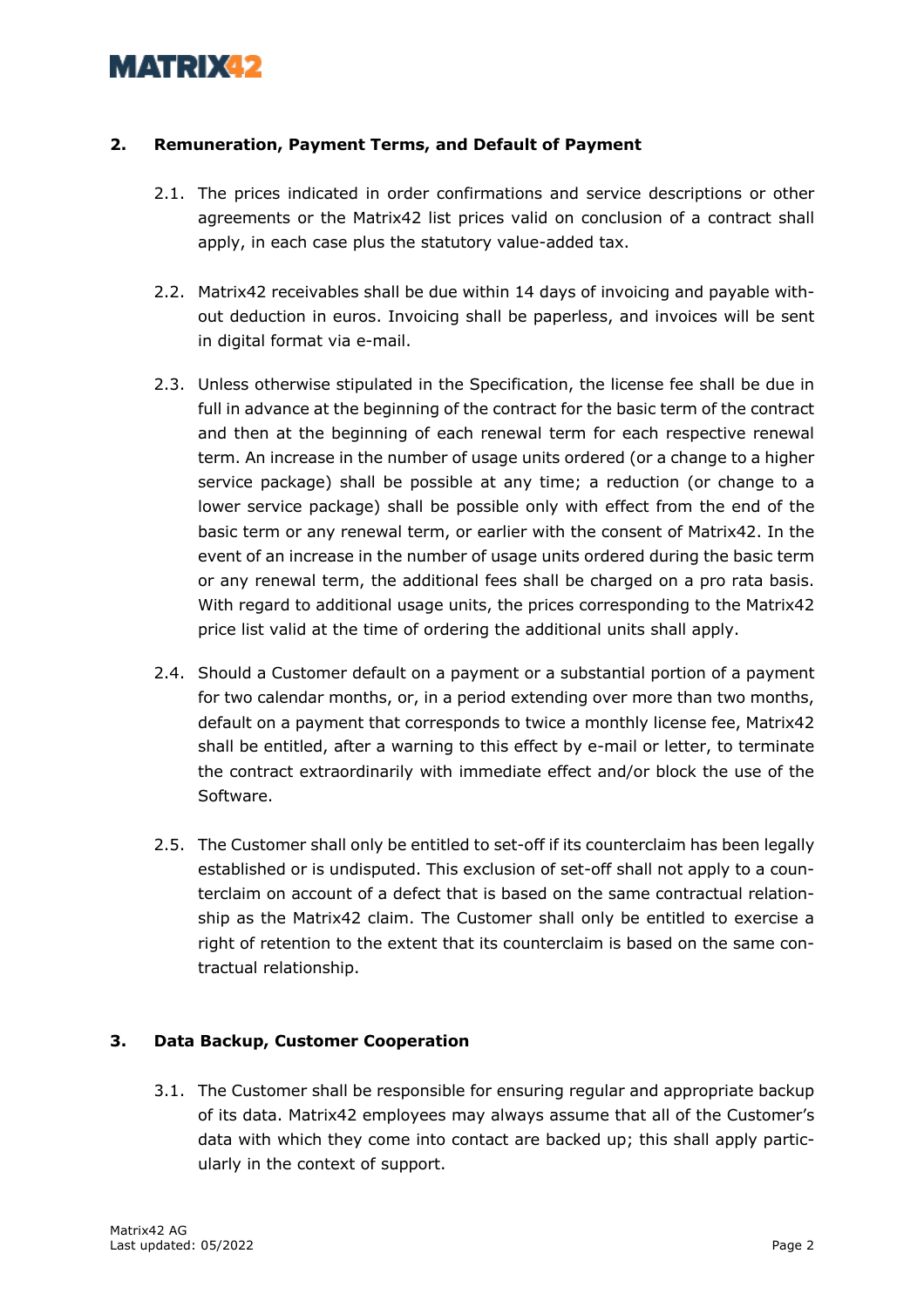- 3.2. Matrix42's obligation to perform shall remain in abeyance while a Customer is in substantial arrears with a contractual obligation. Costs that Matrix42 incurs as a result shall be borne by the Customer. If a Customer delays acceptance or negligently violates any other obligations to cooperate, Matrix42 shall be entitled, without prejudice to other claims, to demand compensation for damages incurred by Matrix42, including any additional expenses.
- 3.3. In order that a Matrix42 cloud service can be provided according to contract, the Customer shall be obliged to fulfill the Matrix42 requirements in terms of Internet connection, hardware, and other system requirements as per the description of services. The Customer must keep credentials needed to access the cloud service confidential and may not give these to its own employees or third parties, unless this is a requirement under the agreed use of the cloud service.

### **4. Claims by the Customer in the Event of Defects**

- 4.1. Claims by a Customer in the event of defects shall require immediate investigation and notification of the defect without delay following delivery – no later than within two weeks – in the case of an identifiable defect; in the case of hidden defects within two weeks of their discovery.
- 4.2. Complaints should contain as detailed a description of the defect as possible. On request, the Customer shall provide Matrix42 with documents and information required by Matrix42 to assess and rectify the defect, as far as it is possible and reasonable.
- 4.3. The Customer shall give Matrix42 an opportunity to investigate complaints. If a complaint turns out to be unfounded, the Customer shall compensate Matrix42 for the expenses incurred for such investigation unless it is not responsible for the unfounded complaint.
- 4.4. In the case of a defect under the terms of a purchase agreement, Matrix42 shall be obliged, at Matrix42's choice, to remedy the defect or replace (subsequent performance). In the event of failure, unreasonableness, or refusal of subsequent performance, the Customer may reduce the price or, in the case of significant defects, withdraw from the contract and/or request compensation pursuant to Section 5.

### **5. Liability**

5.1. Matrix42's liability for damages and reimbursement of expenses for slight negligence, in particular due to breach of duties arising from the contractual obligation and due to unauthorized action, shall be excluded, unless Matrix42 has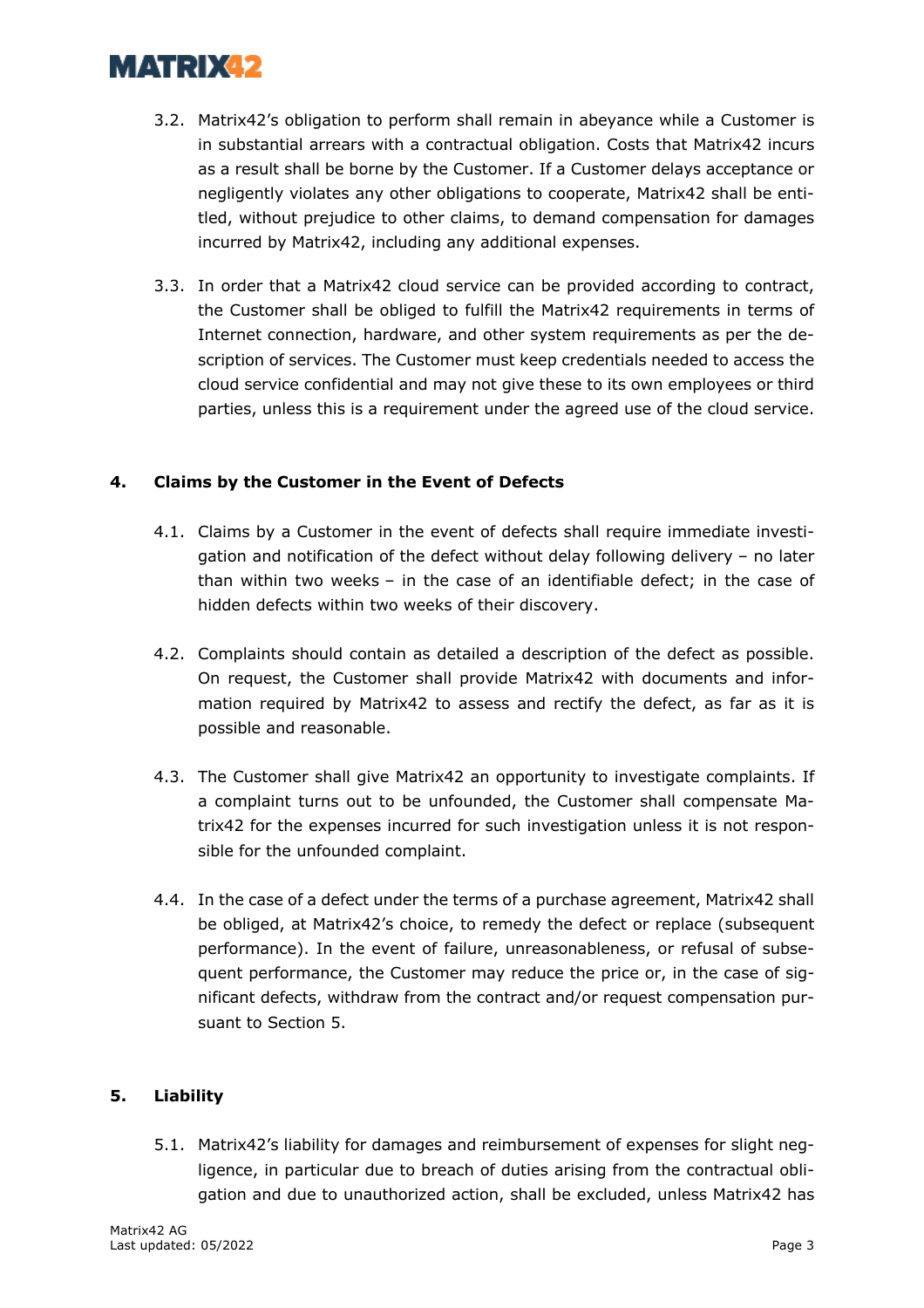

breached an essential contractual obligation, that is, an obligation, the fulfillment of which makes the proper execution of the contract possible (cardinal duty) in the first place, or on compliance with which the Customer may regularly depend. In this case, liability on the part of Matrix42 shall be limited to foreseeable damage that is typical for the contract, and should have been expected by Matrix42 when concluding the contract due to circumstances known to Matrix42. Liability on the part of Matrix42 for damages resulting from injury to body, life, or health, for willful intent and gross negligence, for the failure to provide a guaranteed quality, and under the terms of the Product Liability Act shall, however, be unlimited.

- 5.2. Damage of up to €250,000 per damage event shall be considered as foreseeable and typical for the contract within the meaning of Section 5.1.
- 5.3. Liability on the part of Matrix42 for loss of profit and other pure financial losses shall be excluded, except in cases of willful intent.
- 5.4. In the event of a loss of data, liability on the part of Matrix42 shall be limited to the typical recovery expenses that would be incurred through making regular backup copies in accordance with the risk involved. Moreover, Matrix42 shall only be liable provided the Customer has ensured through appropriate data backup measures that the data can be recovered with reasonable effort.
- 5.5. The aforementioned provisions shall apply accordingly to liability for compensation for wasted expenditures.
- 5.6. Matrix42 shall not be liable to the Customer for damages that are incurred as a result of third party companies commissioned by the Customer not providing their service, providing it late or not providing it properly.

### **6. Limitation in Respect of Defect Claims and Claims for Damages**

Customer claims in the event of defects shall be limited to one year. The limitation period shall also be one year for Customer claims for damages and reimbursement of expenses that are not based on a product defect. However, these reduced limitation periods shall not apply to claims by a Customer on account of injury to life, health, or body or to claims based on a wilfully or grossly negligent breach of obligation.

#### **7. Term of Contract and Termination in the case of Software Lease and SaaS**

7.1. Contracts shall be concluded for a specific term as defined in the Specification (for example, 12 months) ("Basic Term") and shall then renew automatically for the same period ("Renewal Term"), unless a contract is terminated by either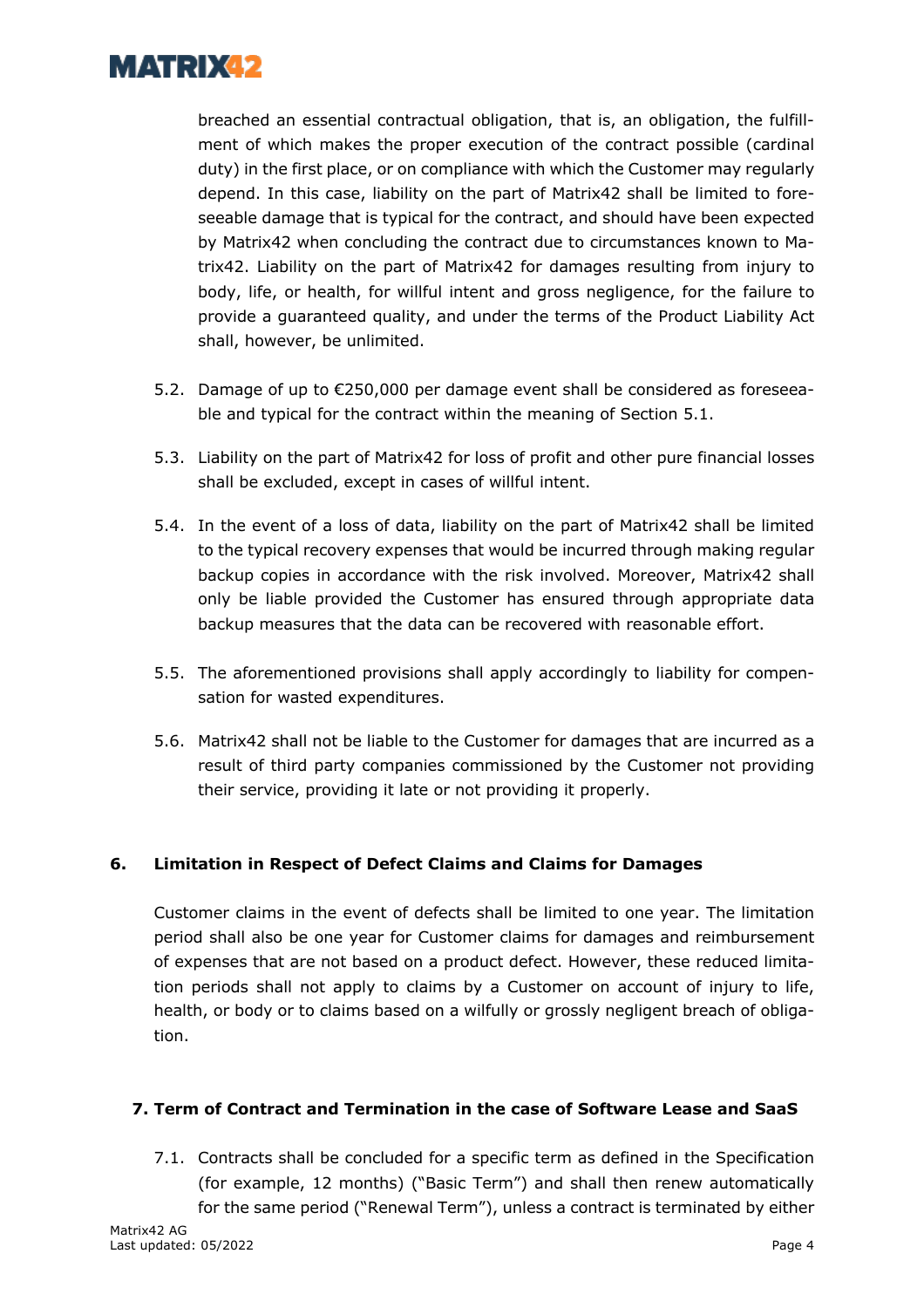

party with a notice period of three months ("Notice Period") to the end of the Basic Term or a Renewal Term. The right to termination for good cause shall remain unaffected. Section 2.3 of the General Terms and Conditions shall apply to a reduction in the number of usage units. If no Basic and/or Renewal Term is specified in the Specification, this shall be 12 months respectively.

- 7.2. The right to termination for good cause shall remain unaffected. Matrix42 shall have good cause, for example, if a Customer violates the Terms and Conditions of Use.
- 7.3. Any notice of termination must be given in writing to be effective.

#### **8. Price Changes for Software Lease and SaaS**

Matrix42 shall be entitled to increase or reduce the prices agreed with the Customer upon expiry of at least 12 months from the effective date of the last price change with effect from the beginning of the following Renewal Term. Such a price increase may not amount to more than 5% per year of contract unless the costs of Matrix42 for the provision of the service have risen by more than 5% per year of contract. The revised prices shall take effect if (i) Matrix42 notifies them to the Customer in advance in writing or by e-mail at least six weeks prior to them taking effect, and (ii) the Customer does not object to them in writing or by e-mail within six weeks of notification. When notifying a price change, Matrix42 shall make reference to this legal consequence again separately. Matrix42 shall have the right to ordinary termination of the contract in accordance with Section 7.1.

### **9. Confidentiality and References**

- 9.1. The Parties shall treat as confidential information of the other Contracting Party that is clearly of a confidential nature or is designated as confidential by the other Contracting Party, shall not disclose it to third parties, and shall treat it like their own trade and business secrets. This shall not apply to information if and to the extent that it is lawfully commonly known, or the other Contracting Party has consented in writing to its disclosure in individual cases.
- 9.2. Matrix42 may use Customer names and company logos in a list of customers, on the Matrix42 website, for example, as a reference and for advertising purposes, as well as on the Internet and in online services, in particular to reproduce, distribute, process, and make these publicly accessible. The Customer may withdraw its consent with future effect at any time, whereby it shall allow Matrix42 an appropriate period in which to change and use up printed material.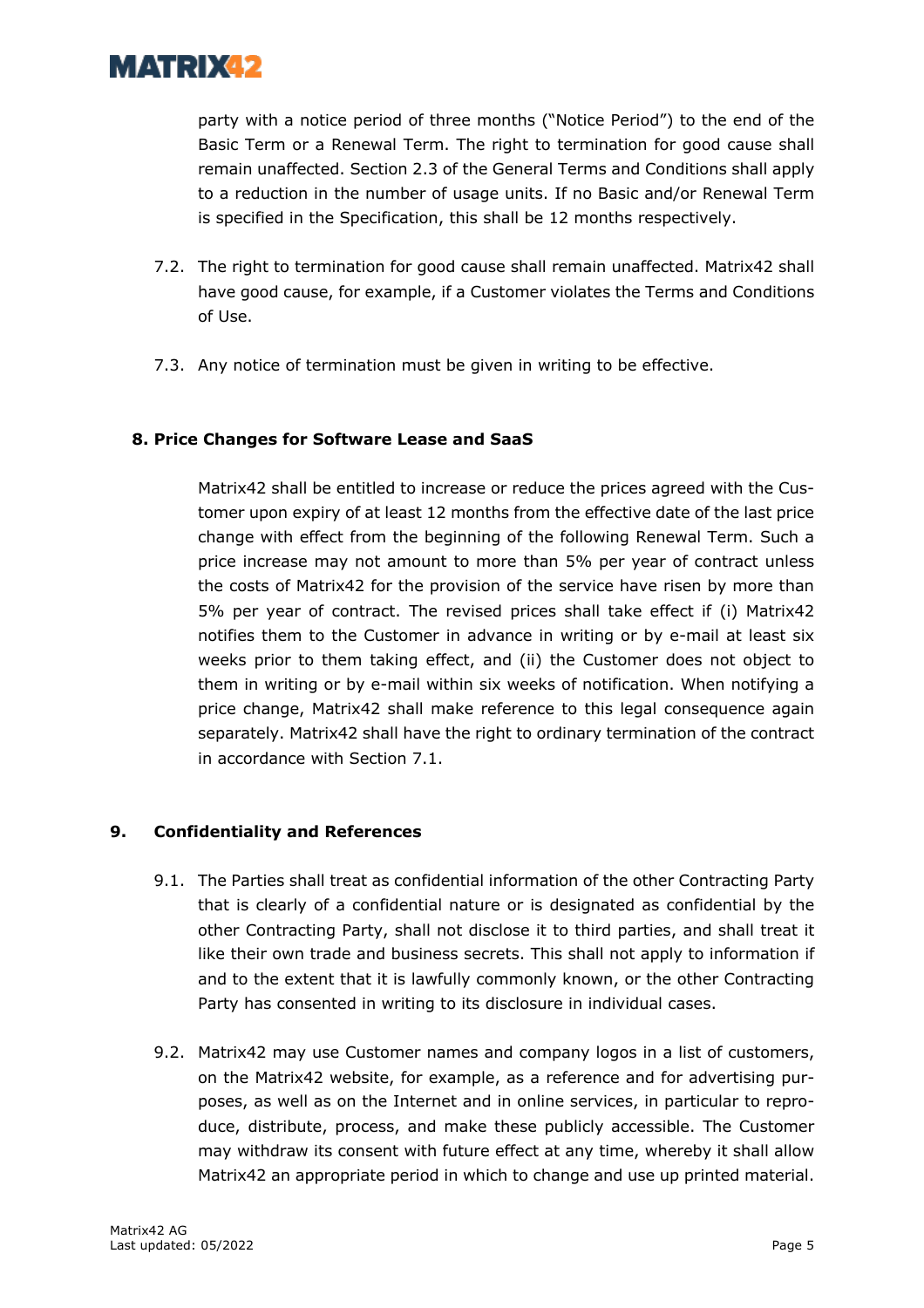#### **10. Applicable Law, Severability Clause, Order of Priority**

- 10.1. German law shall apply to the exclusion of the United Nations Convention on Contracts for the International Sale of Goods (CISG). The place of jurisdiction for all disputes arising from or in connection with the contractual relationship shall be the registered office of Matrix42 or, at Matrix42's choice, the registered office of the Customer if the Customer is a merchant, a legal entity under public law, or a special fund under public law. This shall also apply in cases where a Customer has no general domestic place of jurisdiction, has moved its place of residency or habitual abode abroad after concluding a contract, or neither the Customer's place of residence nor its habitual abode is known at the time when legal action is filed.
- 10.2. In the event that a provision in this Agreement is or becomes invalid, this shall not affect the validity of the remaining provisions.
- 10.3. The following order of priority shall apply to arrangements affecting the contractual relationship:
	- a) Specification (including EULA)
	- b) Annexes
	- c) These General Terms and Conditions
	- d) Statutory provisions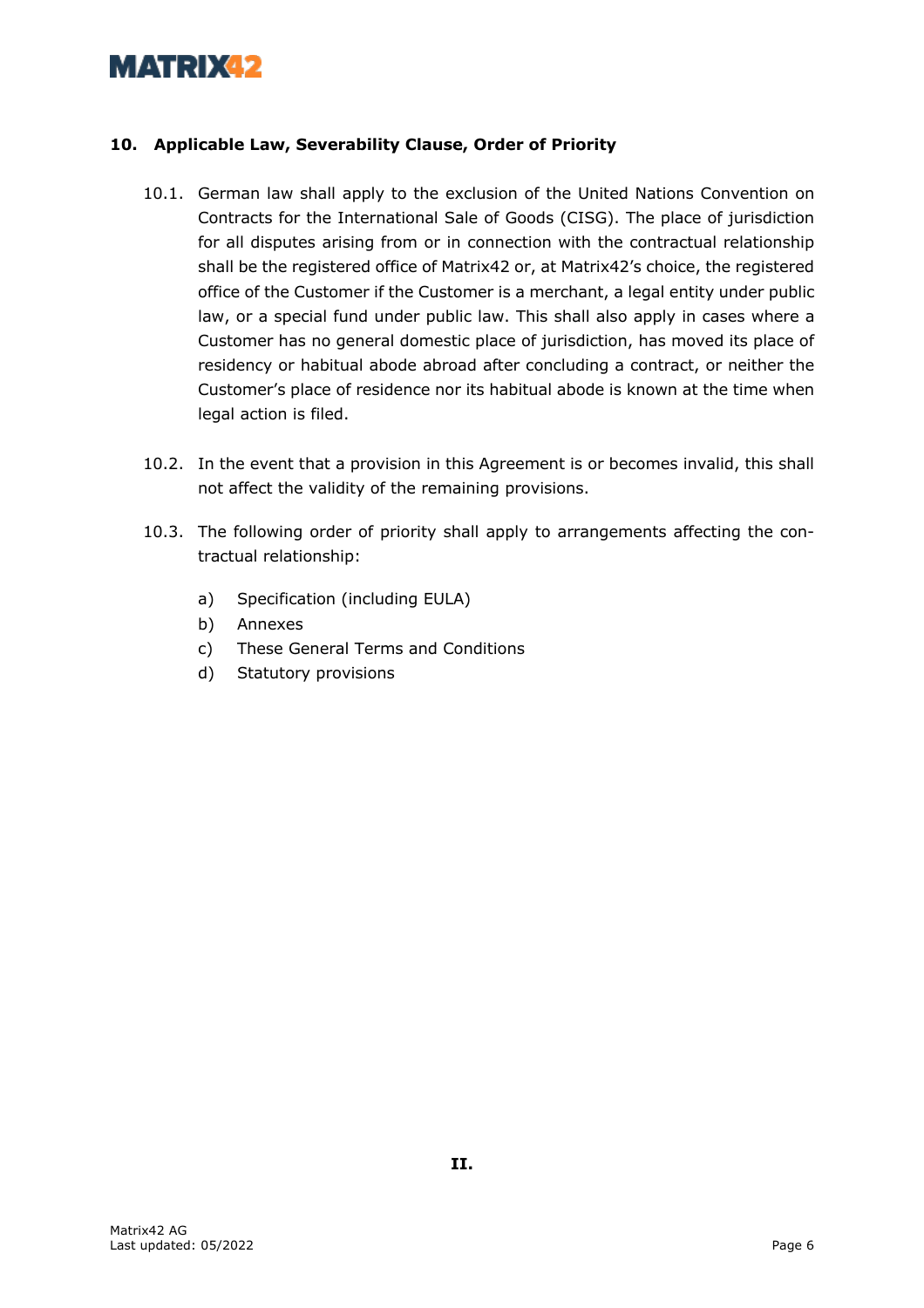#### **Service Terms and Conditions**

In addition to the General Terms and Conditions, the following terms and conditions shall apply to Services (in particular installation, support, advice, and training):

#### **1. Cooperation**

The Customer shall provide Matrix42 with all necessary information and shall create the conditions in its operating environment that are required in order to provide the services, in particular access to the necessary IT systems.

#### **2. Rights of Use in Respect of Work Results**

Upon payment of the corresponding invoice, Matrix42 shall grant the Customer a non-exclusive, non-transferable, spatially and temporally right to internal use Work Results within the scope of the contractually agreed purpose.

#### **3. Service Description**

- 3.1. Work, terms and conditions, and prices of services to be provided by Matrix42 shall be agreed in a service description. Without a service description, Matrix42 shall not be obliged to provide services.
- 3.2. Quotations and deadlines shall only be binding if they have been expressly agreed in the respective service description. Service descriptions and statements of costs are based on estimates and are produced on the basis of information made available by the Customer; Matrix42 will update such estimates at the Customer's request.

#### **4. Surcharges for Night Work and Work on Sundays and Public Holidays**

The agreed hourly and/or daily rates shall increase by 50% if a service is to be performed at the Customer's request on a Saturday or during the period between 6 pm and 8 am; they shall increase by 100% if a service is performed at the Customer's request on a Sunday or public holiday (the German state of Hesse).

#### **5. Time Sheets and Travel Expenses**

- 5.1. The Customer shall confirm the hours/days spent by employees deployed at the Customer's business premises at the end of a day and/or a week with its signature in writing. Such written confirmation shall form the basis for our invoices to the Customer.
- 5.2. Travel time shall be charged at the agreed hourly or daily rates.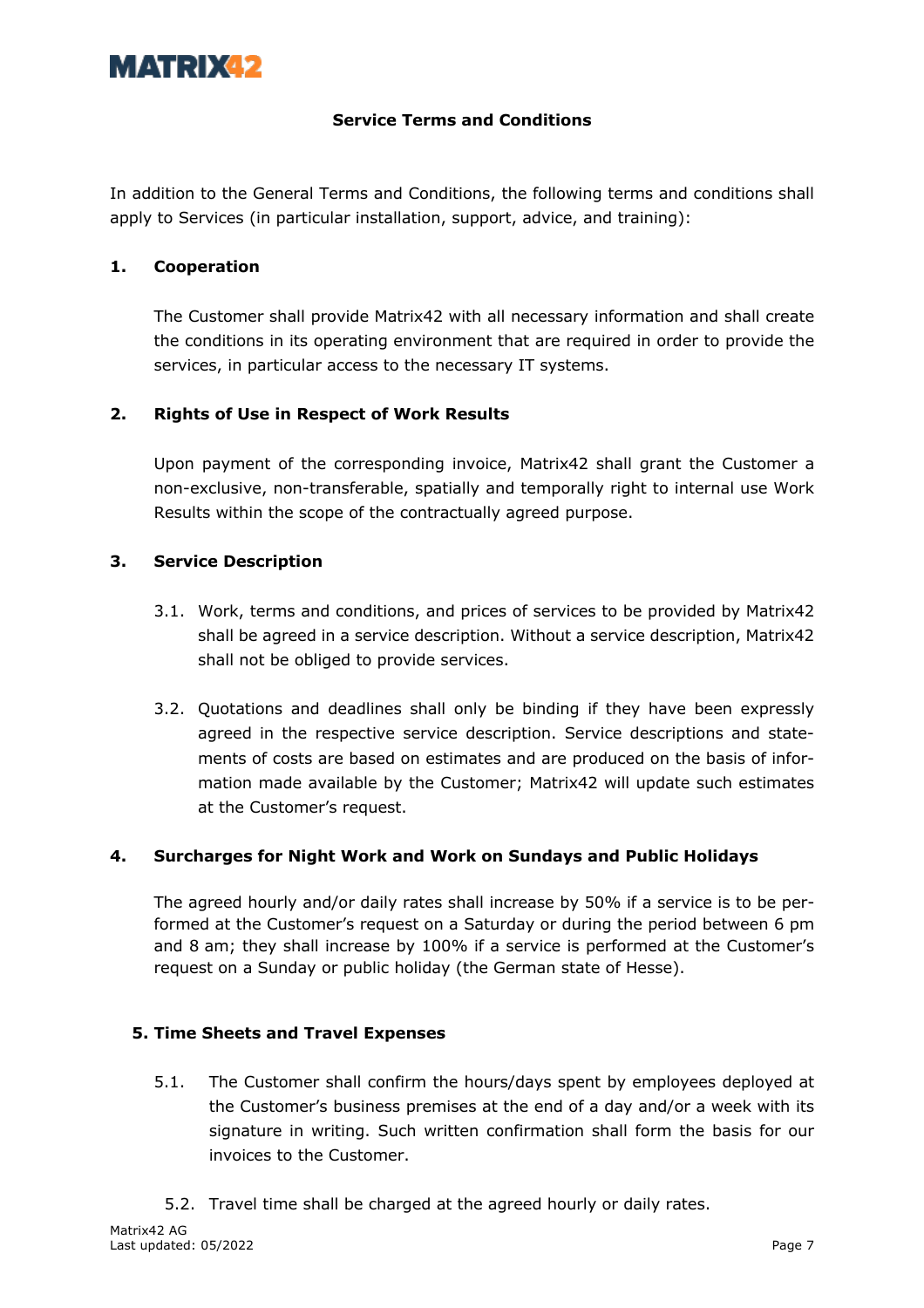

5.3. Travel costs and expenses shall be reimbursed to us by the Customer, in addition to the agreed remuneration against proof of these.

#### **IV.**

#### **Maintenance and Support**

In addition to the General Terms and Conditions, the following terms and conditions shall apply to support:

#### **1. Support**

- 1.1. Matrix42 shall provide support in accordance with a Support Service Description. Support Service Descriptions shall also include details of the conditions under which support will be provided, in particular cooperation on the part of the Customer. Matrix42 may modify support in accordance with technical advancement and development of the Software taking the legitimate interests of the Customer into account. Matrix42 shall give three months' notice of modifications unless only minor modifications are involved. In the event of a modification that is disadvantageous to the legitimate interests of a Customer, the Customer may terminate support prematurely within one month of receiving notification of the date on which the modification will be introduced.
- 1.2. It is imperative for Matrix42 support that the Customer or its employees have received training in the use of the Matrix42 Software.
- 1.3. In all requests for support, the Customer must describe the problem in as much detail as possible, and so that it can reproduced. Resources provided by Matrix42 for this purpose, for example, checklists or a ticket system, must be used. Problems should only be reported by qualified personnel appointed by the Customer.
- 1.4. In addition the Terms and Conditions for Maintenance and Support available at https://www.matrix42.com/tcsupport/ shall apply.

#### **2. Fees**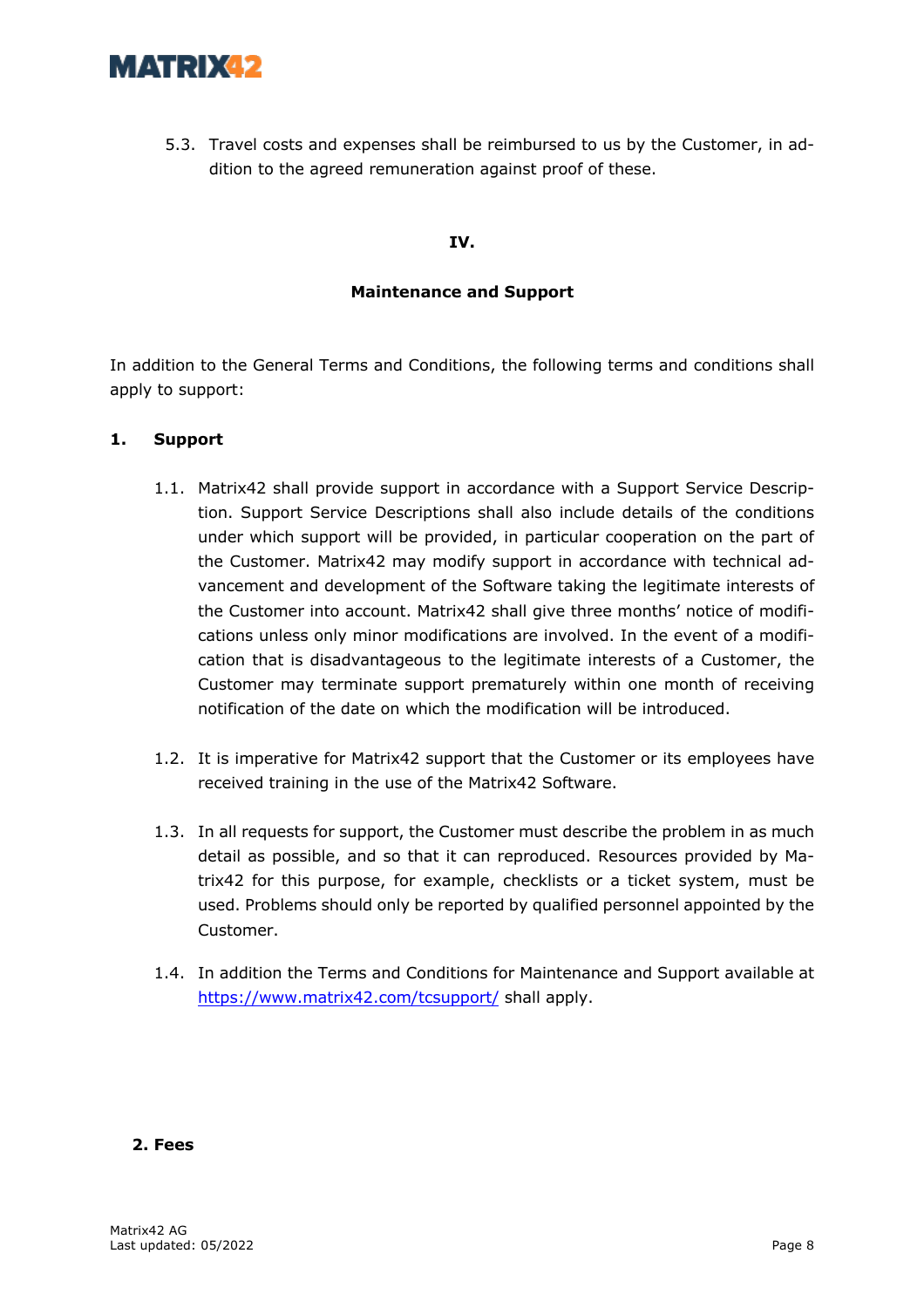- 2.1. Unless otherwise agreed, fees shall be determined in accordance with the Matrix42 list prices plus statutory VAT and shall be payable per year of contract in advance by the tenth working day of the respective year of contract. A calculation shall be made for support commencing upon delivery of the Software.
- 2.2. Matrix42 may increase support fees by a maximum of 5% once in each year of contract giving six weeks' notice in writing to the Customer, in accordance with cost increases for Matrix42 that cannot be balanced out by cost reductions. If a Customer does not object to an increase within one month of receiving notification of the increase, the new fee shall be deemed accepted. However, Matrix42 shall be entitled to terminate the contract within one month of receiving an objection giving three months' notice. Matrix42 shall make explicit reference to these legal consequences in the notice of increase.

### **3. Term of Contract and Termination**

Support shall commence on the agreed date. It shall run for one year and shall be extended by a further year unless it is terminated by one of the Parties at the end of the respective contract giving three months' notice. The right to extraordinary termination for good cause shall remain unaffected. All terminations shall be required in writing, which includes by fax, but not by e-mail.

#### **4. Update and Upgrade Service**

4.1 If and to the extent that Matrix42 brings to market any updates or upgrades for the standard version of the Software during the term of a contract, Matrix42 shall make these updates/upgrades available to the Customer as a download. For these updates and/or upgrades, Matrix42 shall grant the Customer the same rights of use and material defects rights as were granted to the Customer for the original version of the Software under its software purchase or lease agreement. The EULA can be viewed at https://www.matrix42.com/en/termsand-conditions/.

The limitation period for material defects shall begin on the date on which the Customer was able to use the update or upgrade (for example, upon receiving a message that the update/upgrade is available for download).

With respect to the rights of use, the rights to the updates/upgrades shall, after a reasonable transition period – usually not more than one year – replace the rights to the previous versions. The Customer may archive a copy of the old version of the software.